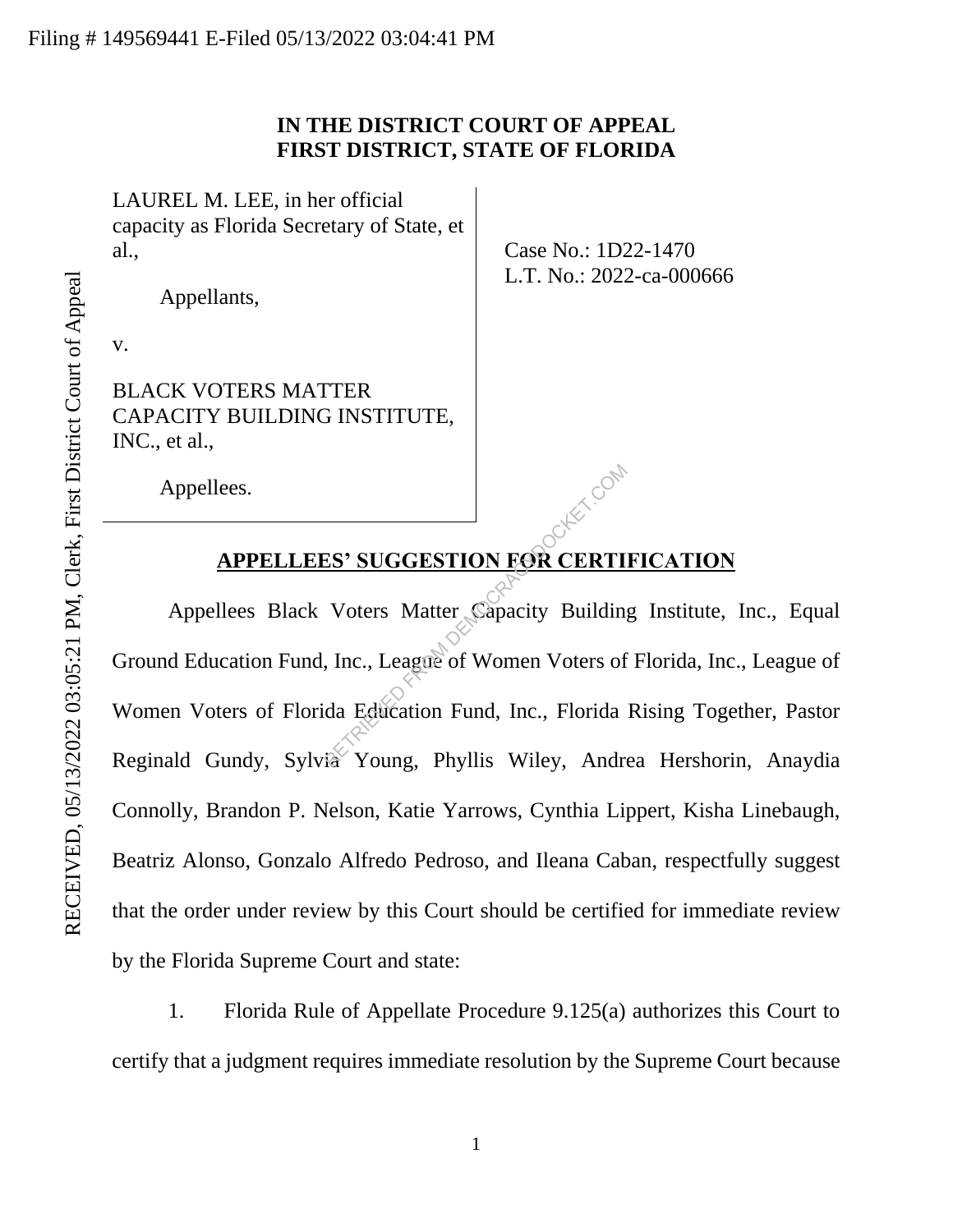the issues are of great public importance. This is the procedure required to invoke the Florida Supreme Court's constitutional authority to review such decisions pursuant to Article V, Section 3(b)(5) of the Florida Constitution.

2. As the district court determined, "this case is one of fundamental public importance." Order at 1. The Secretary seeks to overturn the district court's order finding that Florida's 2022 congressional plan (the "Enacted Plan") violates Article III, Section 20 of the Florida Constitution by diminishing the ability of Black voters in North Florida to elect candidates of their choice and ordering the state to implement a remedial plan. In so ordering, the district court recognized that "time is of the essence" in a case like this one; for Florida voters to obtain relief in advance of the 2022 elections, Florida's election apparatus needs to begin implementing such a new plan within just few weeks. $\mathcal{R}$ ect candidates of their choice and<br>an. In so ordering, the district court<br>bilities this one; for Florida voters to<br>prida's election apparatus needs to b<br>ew weeks

3. The Secretary's appeal thus concerns the administration of the state's elections and the fundamental right to vote, issues the Florida Supreme Court has made clear are of exceeding public importance. Addressing precisely this issue last redistricting cycle, the Florida Supreme Court granted an extraordinary writ staying this Court's prior ruling on a challenge to a districting plan because of "the importance and statewide significance of" the issues at stake and noted that this Court could certify its decision in that appeal for Supreme Court review in part due to "the statewide importance of [the] litigation." *League of Women Voters of Fla. v.*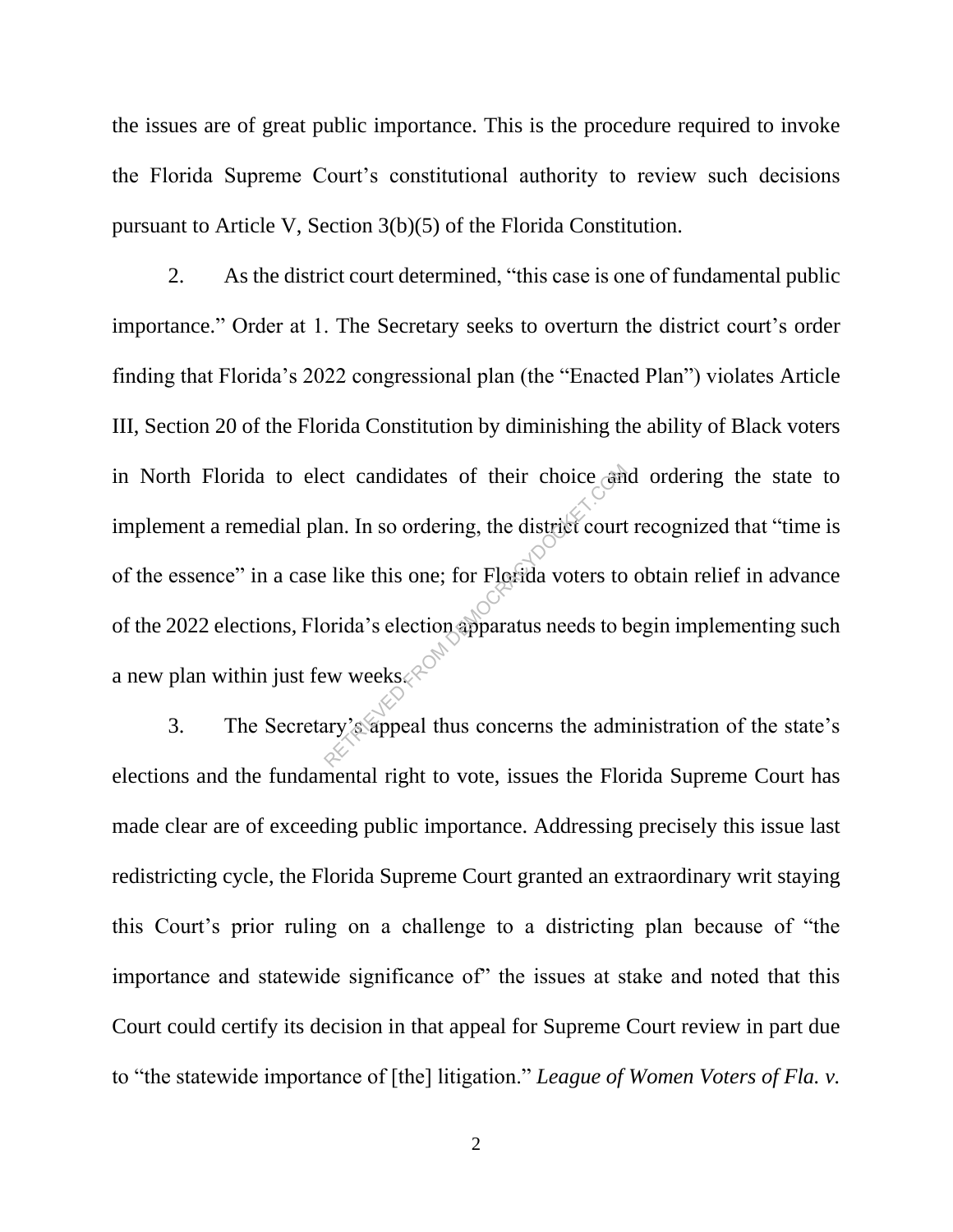*Data Targeting, Inc.*, 140 So. 3d 510, 511, 514 (Fla. 2014). Appreciation for the public interest at stake in districting litigation pervaded the Court's decisions throughout the cycle. *See, e.g.*, *League of Women Voters of Fla. v. Detzner*, 172 So. 3d 363, 370 (Fla. 2015) (describing Fair Districts Amendment as "designed to restore the core principle of republican government") (internal quotation marks omitted); *In re S. J. Res. of Legis. Apportionment 1176*, 83 So. 3d 597, 614 (Fla. 2012) (describing Court's "important responsibility to ensure that the joint resolution of apportionment comports with both the United States and Florida Constitutions"); *League of Women Voters of Fla. v. Detzner*, 179 So. 3d 258, 262 (Fla. 2015) ("This Court has an obligation to provide certainty to candidates and voters regarding the legality of the state's congressional districts.") (internal quotation marks omitted). As the Court explained, "the right to elect representatives—and the process by which we do so—is the very bedrock of our democracy." *In re S. J. Res. of Legis. Apportionment*, 83 So. 3d at 599-600. The United States and<br>
States of Fla. v. Detzner, 179 So. 3d 258<br>
to provide certainty to candidates<br>
impressional districts.") (internal quoriding to elect representatives—a<br>
bedrock of our democracy." In

4. The Court's respect for the right to vote has carried forward. Just a few months ago, the Florida Supreme Court acknowledged the public importance of the issues at stake in this case when presented with Governor DeSantis's request for an advisory opinion, inviting that Court to find CD-5 unconstitutional. The Court recognized "the importance of the issues presented by the Governor," but declined his invitation, noting the (then) lack of a factual record necessary to the Court's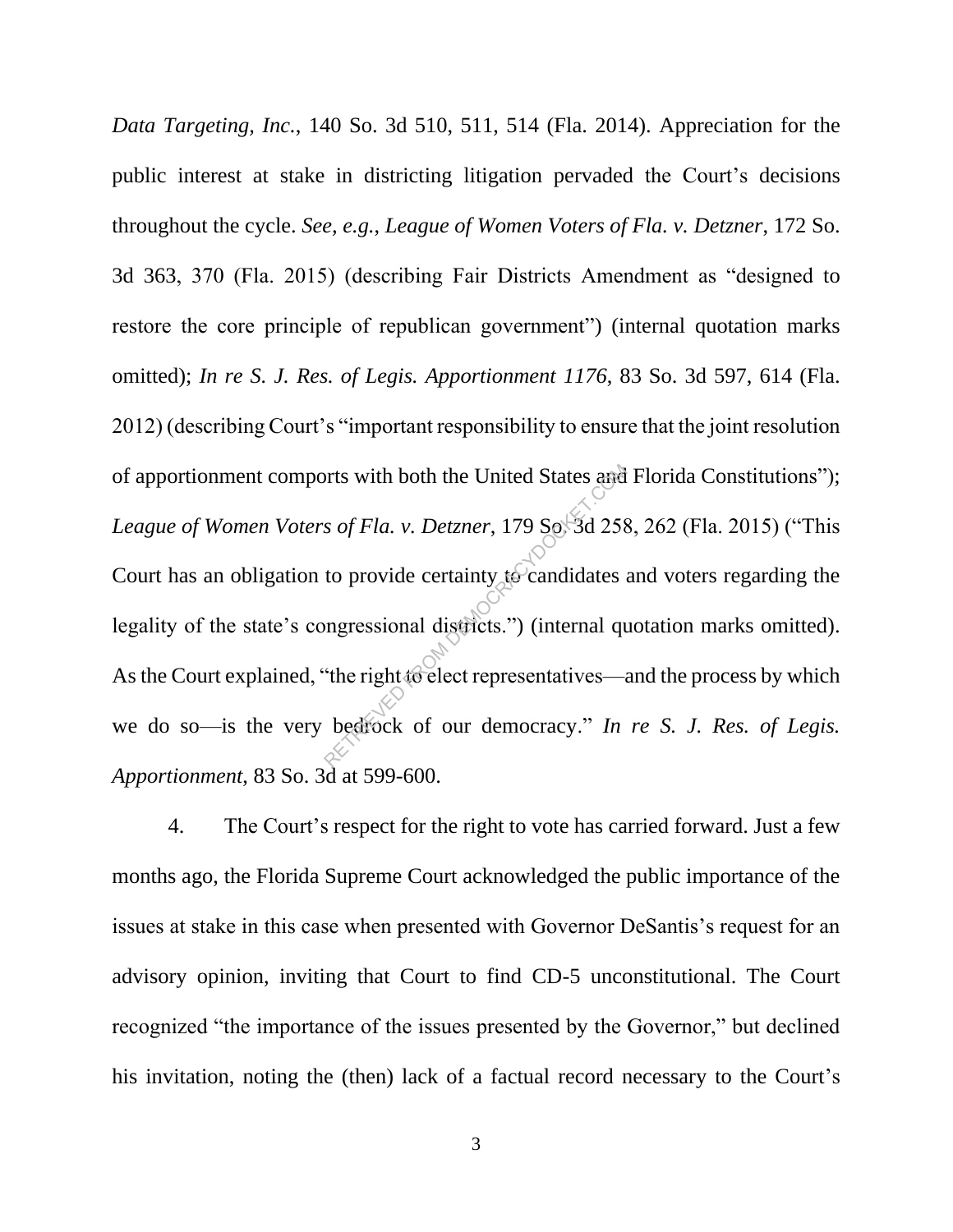considered adjudication of such weighty issues. <sup>1</sup> *See Advisory Op. to Gov*., 333 So. 3d 1106, 1108 (Fla. 2022).

5. This Court too has determined that cases concerning the state's districting are of such great public importance and urgency that certification was warranted not only of an appeal addressing the merits of a challenge to the constitutionality of a districting plan, *League of Women Voters v. Detzner*, 178 So. 3d 6, 6-8 (Fla. 1st DCA 2014), but also one concerning a third-party discovery dispute concerning privilege and trade secret rights arising out of that claim, *Non-Parties v. League of Women Voters of Fla.*, 2014 WL 2770013, at \*1 (Fla. 1st DCA June 19, 2014) (en banc). And this Court granted pass-through certification when those plaintiffs still had roughly two years to obtain relief before the next election. *League of Women Voters*, 178 So. 3d at 7 (granting pass through to ensure sufficient time for the Supreme Court to grant relief despite "plaintiffs['] acknowledge[ment] that the 2016 election is approximately two years away"). Solved and trade secret rights arising<br>the Voters of Fla., 2014 WE 2770<br>(c). And this Court granted pass-throughly two years to obtain relief<br>s, 178 So. So at 7 (granting pass throughts of grant relief despite "plaintiff

6. This appeal comes with yet more urgency. As the district court found, while there is still time to implement a remedial plan in time for the 2022 congressional elections, that window will likely close within a few weeks, *see* Order

<sup>1</sup> This case now has the factual record that the Florida Supreme Court desired, including specifically the required "functional analysis" needed to determine whether there has been diminishment in minority voters' ability to elect their candidates of choice. *See Advisory Op. to Gov.*, 333 So. 3d at 1108; *see also* Order at 7-10.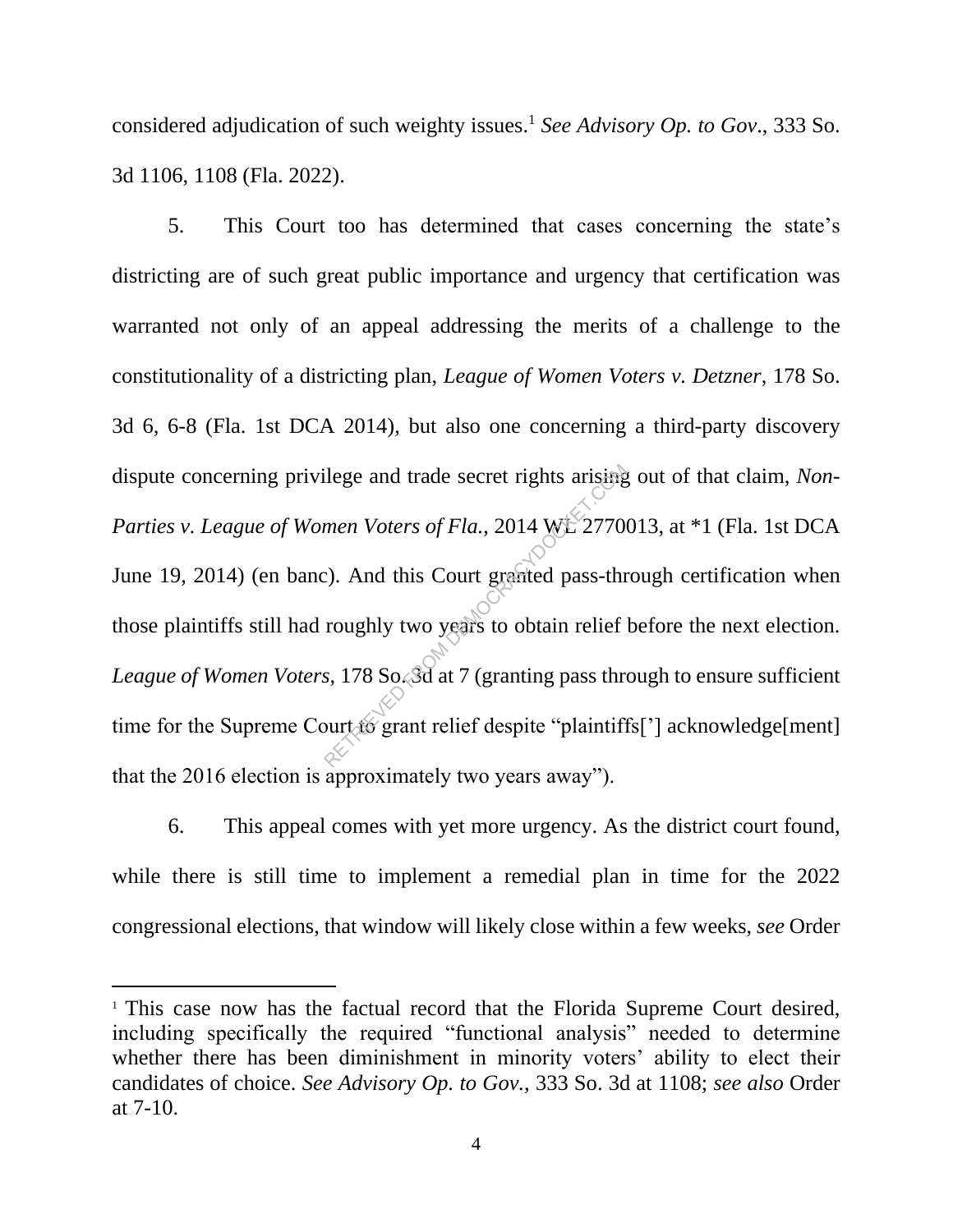at 16-19, leaving Plaintiffs to suffer irreparable harm without chance for relief, *see id.* at 15; *see also League of Women Voters*, 178 So. 3d at 8 ("The decision to certify [an] appeal must not be made in isolation but rather in light of all of the facts and circumstances of the case.").

7. This appeal, therefore, cannot wait for briefing, argument, and judgment in this Court, even under an expedited schedule. No matter how quickly this Court moves, the time the parties would spend briefing the issues at stake and the Court would spend weighing their competing arguments, would severely subtract from the time available for the Supreme Court to receive the same briefing and complete the same analysis in order to provide final word on the constitutionality of the Enacted Plan. As this Court explained in certifying related questions last cycle, "[t]o allow the appellate process to take its full course through the completion of review by this court followed by possible en banc review, could potentially put the supreme court in the position of having to delay the remedy." *Id*. at 8. Similarly, this appeal requires immediate certification to the Supreme Court if Plaintiffs are to be granted relief in time for the 2022 elections. reighing their competing arguments.<br>
for the Supreme Court to receive<br>
rsis in order to provide final word of<br>
s Court explained in certifying rela<br>
e process to take its full course the<br>
owed by possible en banc review,

WHEREFORE, the Plaintiffs respectfully request the Court certify the trial court's order for immediate resolution by the Florida Supreme Court.

5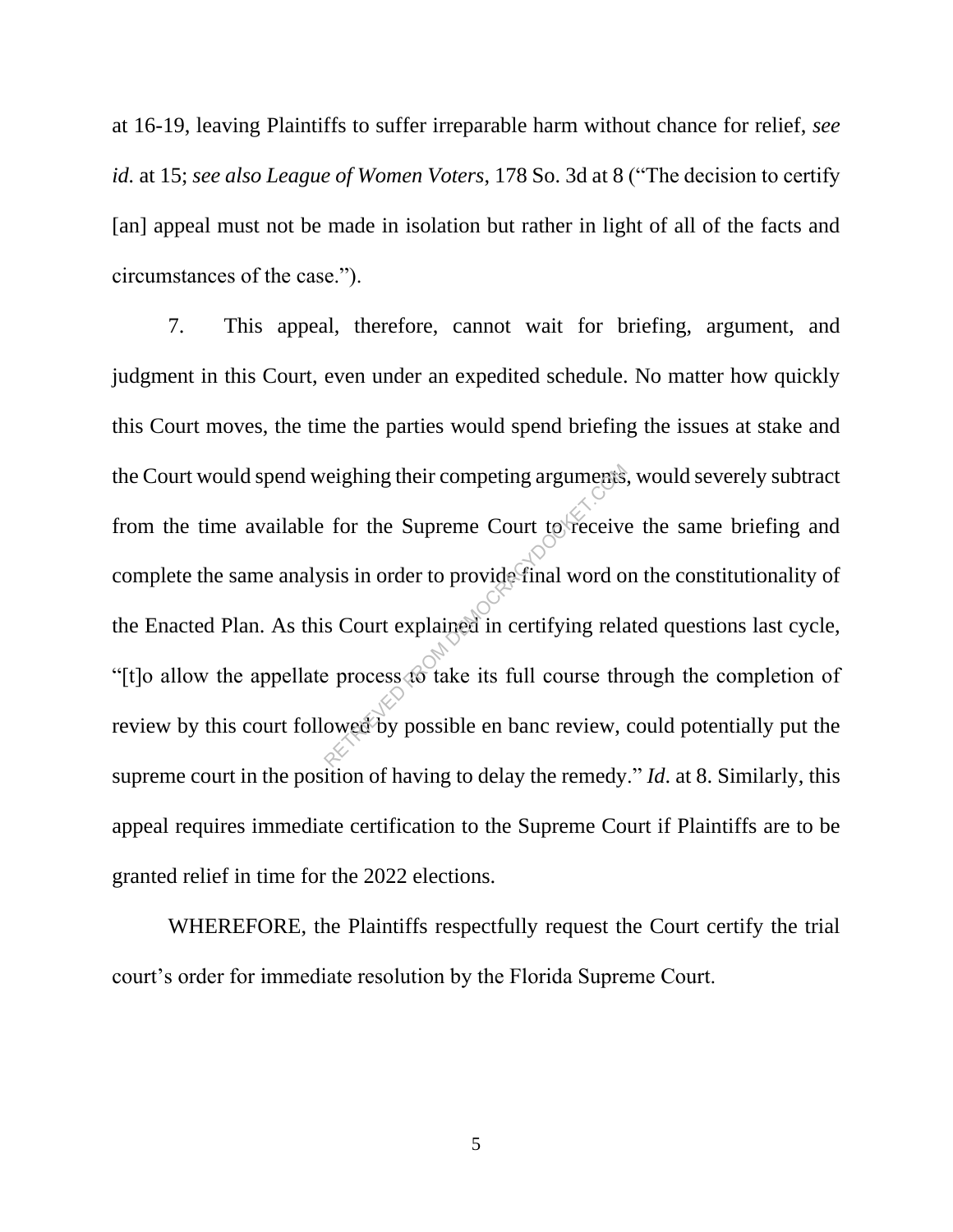#### **Rule 9.125(e)(3) Certificate**

The undersigned attorneys express a belief, based on a reasoned and studied professional judgment, that this appeal requires immediate resolution by the Supreme Court and is both of great public importance and will have a great effect on the administration of justice throughout the state.

/s/ Frederick S. Wermuth Frederick S. Wermuth Florida Bar No. 0184111 Thomas A. Zehnder Florida Bar No. 0063274 **KING, BLACKWELL, ZEHNDER & WERMUTH, P.A.** P.O. Box 1631 Orlando, Florida 32802 Telephone: (407) 422-2472 Facsimile: (407) 648-0161 fwermuth@kbzwlaw.com tzehnder@kbzwlaw.com th<br>
The Christina A. For<br>
Florida Bar No.<br>
10 Seph N. Posim<br>
ELIAS LAW G<br>
10 S Street NE,<br>
L, ZEHNDER Washington, D.C<br>
Phone: (202) 96<br>
Facsimile: (202)<br>
Facsimile: (202)<br>
cford@elias.law<br>
iposimato@elias<br>
Counsel for Pla

Dated: May 13, 2022 Respectfully submitted,

Christina A. Ford Florida Bar No. 1011634 Joseph N. Posimato+ **ELIAS LAW GROUP LLP** 10 G Street NE, Suite 600 Washington, D.C. 20002 Phone: (202) 968-4490 Facsimile: (202) 968-4498 cford@elias.law jposimato@elias.law

*Counsel for Plaintiffs +Admitted Pro hac vice*

John M. Devaney+ **PERKINS COIE LLP** 700 Thirteenth Street N.W., Suite 600 Washington, D.C. 20005 Telephone: (202) 654-6200 Facsimile: (202) 654-6211 jdevaney@perkinscoie.com